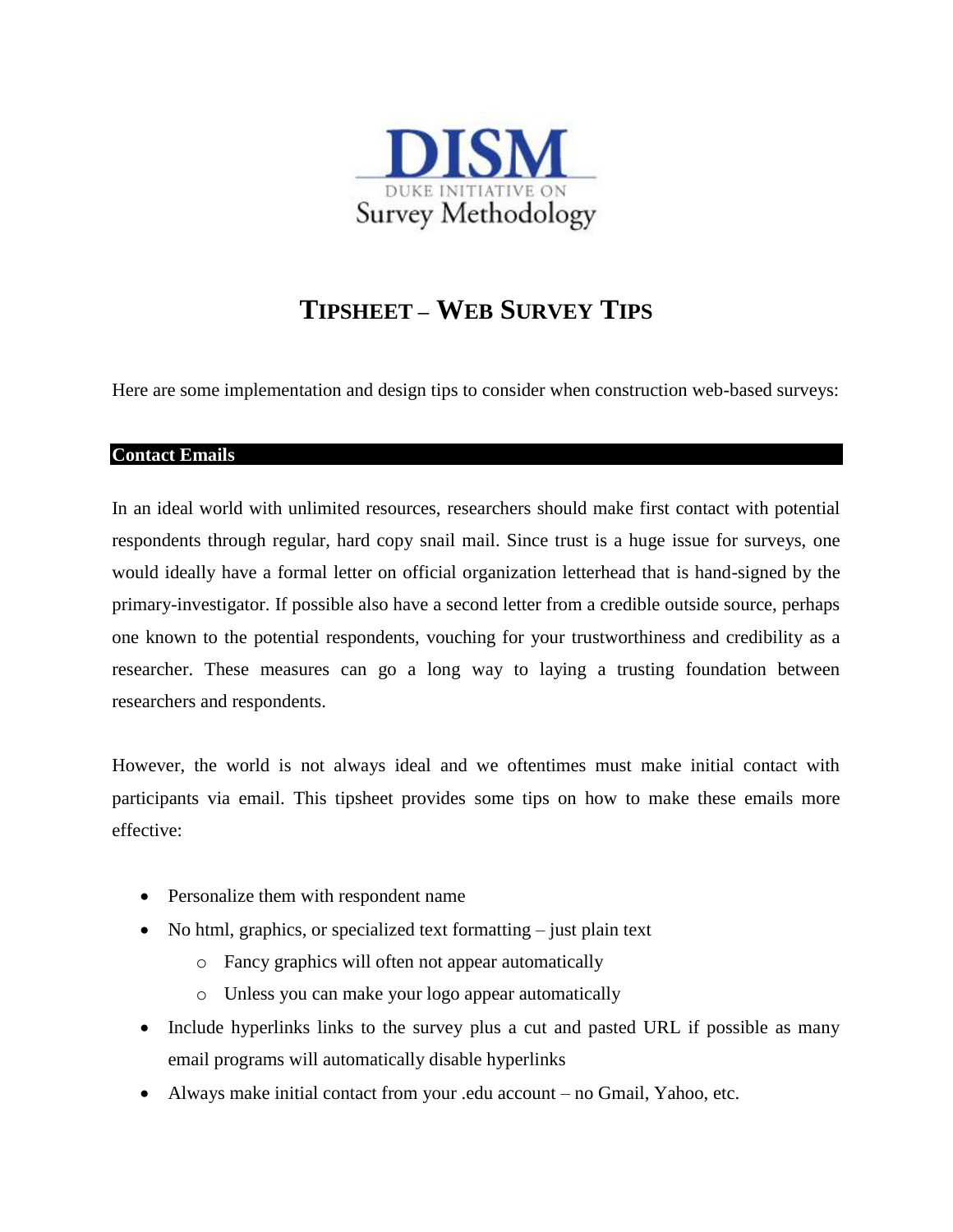- o Official email accounts are credible; free accounts are not
- Link to your official .edu webspace If you're not online, you don't exist.
- Always disclose how you got their email and selected them
- Say how long the survey will take
- NO ATTACHMENTS! Respondents do NOT trust attachments because of viruses
- In your email where you deploy the survey, the last statement before the link should be an informed consent, something like:
	- o By clicking the "next" button, you are consenting to participation in this survey and indicating that you have read and understood the directions above. You may skip any question you choose not to answer. Again, your participation is greatly appreciated.
- For follow ups, use the same email but vary the contact time and the appeal made
- Be explicit about survey directions, especially technical instructions
- If you are surveying cross-nationally, match the contact email to the country, if possible. Just like you may not trust emails from Nigeria, Nigerians may not trust emails from the US.
- Avoid talking about yourself too much. Even though you're the "So and So Endowed Chair of Whatever at Big Name University," your respondents have probably never heard of you, couldn't care less, and aren't that impressed. Your invitation is about thanking your respondent for giving you their time, not for promoting yourself.

## **Design**

*In general…*

- Web surveys are primarily visual, so look and clarity are paramount
- PRETEST thoroughly; gather feedback on look and the ease of using the interface
	- o Check the look on multiple laptops and desktops, and on different screen settings
- You want a simple but attractive look
- Be consistent in the design across the survey
- Data quality is more important than being an artist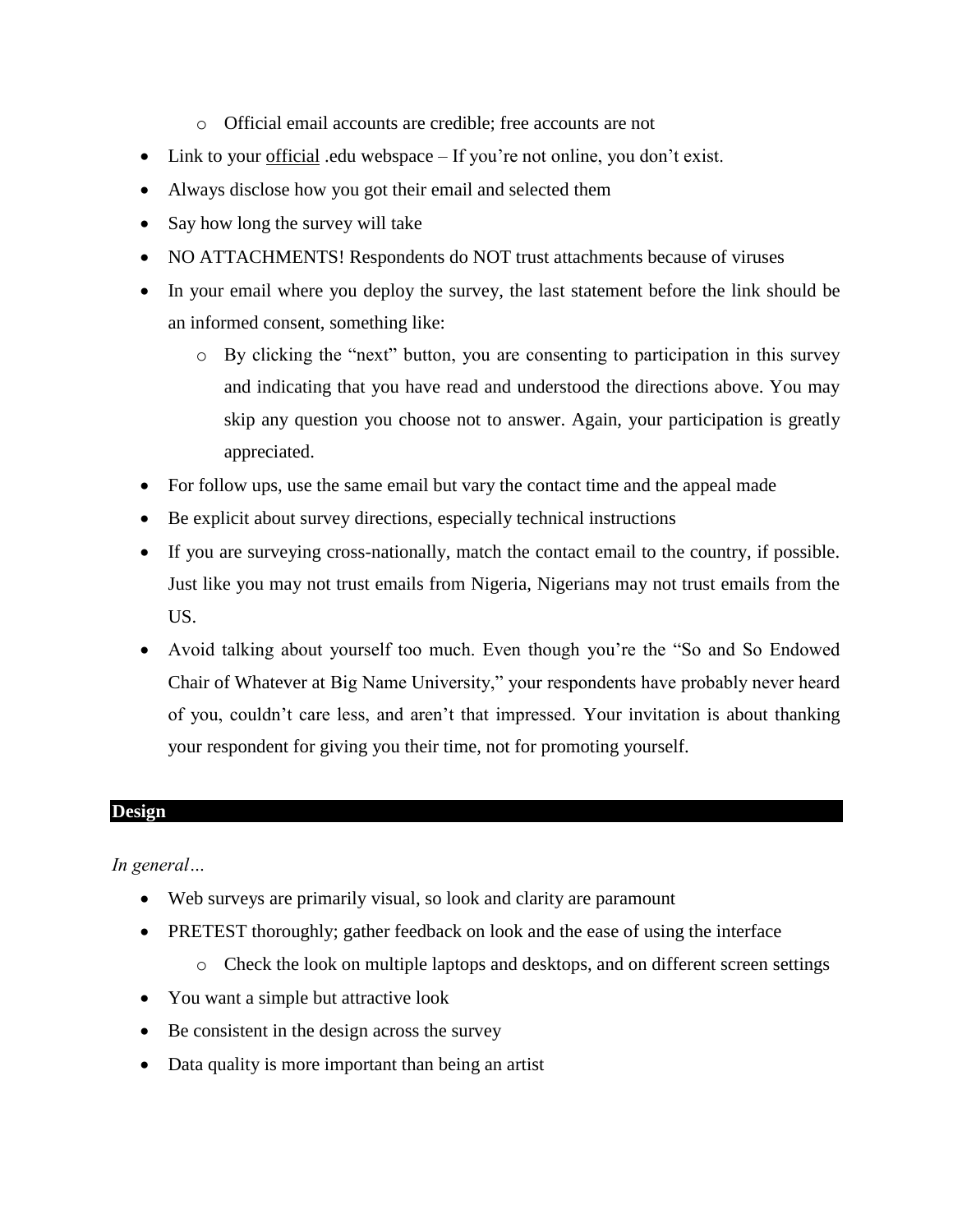- o Simple and easy surveys yield better data quality than fancy surveys with lots of bells and whistles
- Remember, a significant number of older people still don't use mice Is your survey accessible to the pure keyboard folks?
- Assume older technology dial up, older computers, older browsers

## *Be creative, but follow some guidelines…*

- Don't clutter pages elegance!
- Remember how the eye travels from 10 o'clock and then clockwise around the page; design around that travel path with the most important elements where the eye starts
- Fonts
	- o Use appropriate size
	- o Your response options should be at least one font smaller than your questions
	- o Don't mix fonts
	- o Avoid fancy fonts Times New Roman (especially) and Arial work best
	- o Bold, italicize, or underline key words and phrases, but only do one at a time
		- Italicizing or bolding instructions is common
		- Bolding questions is also common, but don't bold both directions and questions
	- o Shading backgrounds is good, especially on general instructions or in matrices (white and then some other color alternating). Light gray is best, but some pastels may work.
- Color
	- o White is boring, but it works and is trust-inducing. Lighter shades of blue are also excellent colors.
	- o Consider white, black, and gray your free colors. Choose at most one other.
	- o Again, pastels are best. Avoid colors that are too dark or too light, plus really bright colors.
	- o Always check your color scheme on different monitors and adjust accordingly.
	- o Remember, your goal is data quality, not to be the Picasso of web surveys.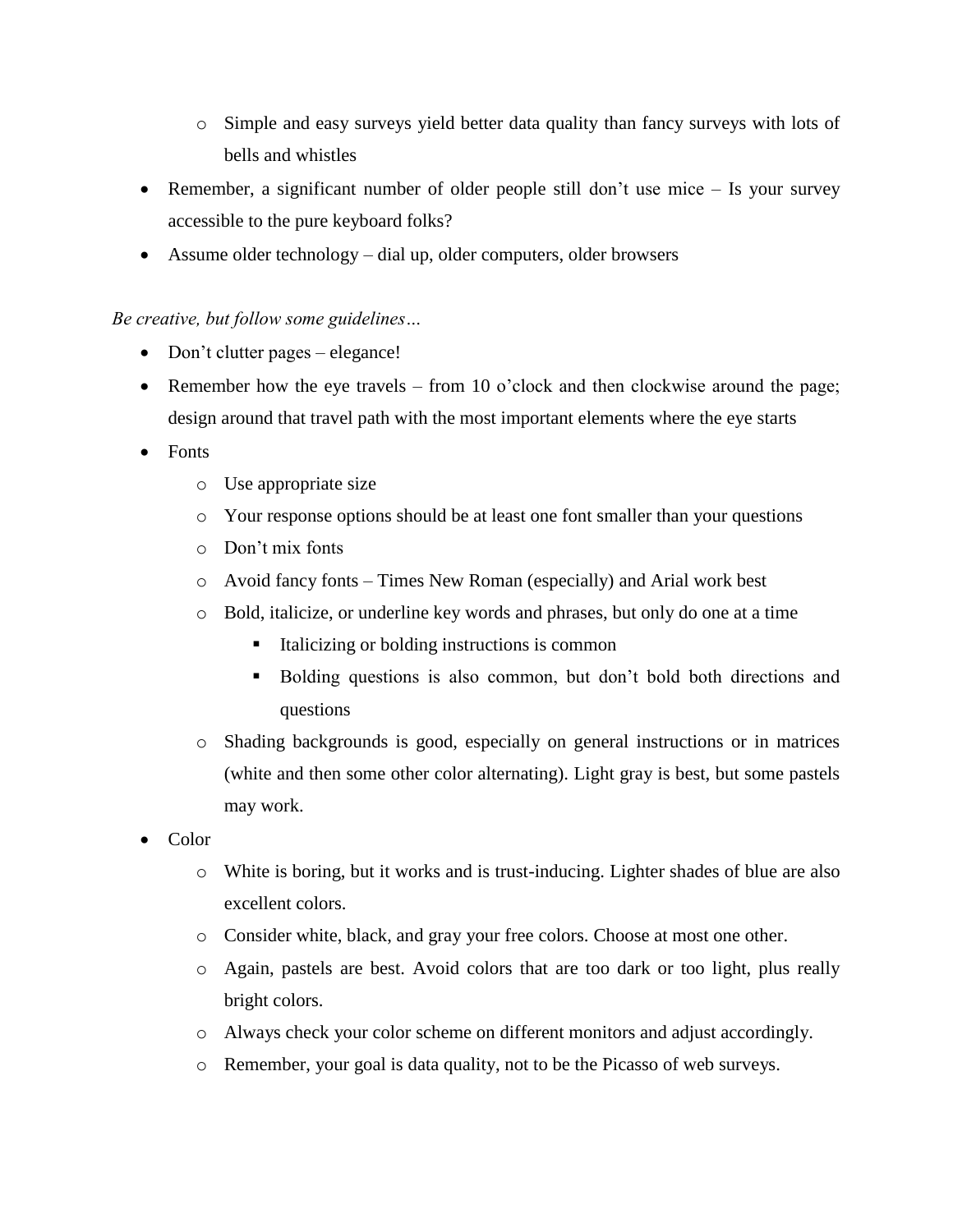- Scrolling and pagination
	- o Left-right scrolling should be avoided at all costs
	- o Limited up-down scrolling is ok
	- o Respondents would rather see more pages than have to scroll down too much
	- o It's ok to put multiple elements on a page, even desirable; one question per page makes the survey too long, but balance this with scrolling
	- o And beware of ugly white space
- Progress bars are a wash they engage some, but turn off others
- Never put columns of questions on a page ONE COLUMN ONLY!
- If instructions apply to questions on multiple pages, repeat instructions
- Disable the back button to avoid optimizing behavior
- If DK or unsure are options, show them
- Match text boxes to the content expected
	- o Match on length particularly longer boxes when more text entry is expected, shorter boxes for less text
	- o If numbers are desired, use validation!
- Response scales
	- o Leave a little space between the scale and the question
	- o Pure horizontal or vertical layouts for response scales are best
	- o Never break up a scale into two columns
	- o Be as consistent as possible
	- o If scales are horizontal, there should be adequate but equal space between responses
	- o Drop boxes are ok, but not desirable getting into them is just another little burden on respondents
- Graphics
	- o Be professional
	- o Use them to your advantage to explain, emphasize, or illustrate concepts, but only if it is essential – USE THEM SPARINGLY!
	- o Having your logo up top in the banner is ok, and this is a "free" graphic